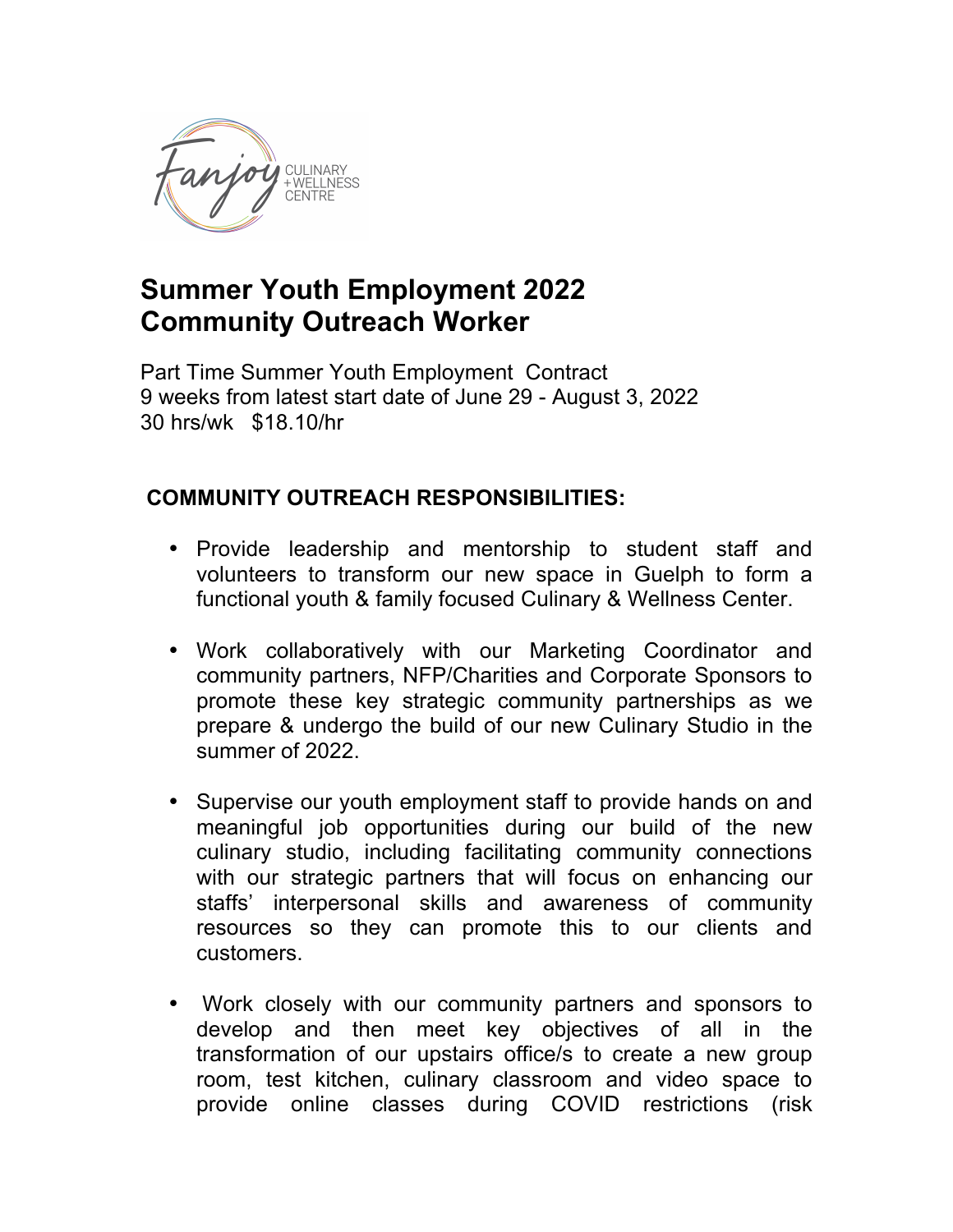mitigation) so that we are positively building sustainable community partnerships & meeting key company objectives as we pivot from restaurant to culinary studio & counselling centre.

- Set up, maintain and promote registration for our Junior Chef and counselling services being the key liason with parents as we onboard our clinical team of staff Q3.
- Assist remote staff as needed to implement relevant tasks that facilitate the growth of our sales, Jr. Chef & Counselling programs, Sustainability and Social Impact objectives and the development of our Volunteer programs that will begin in May 2022.
- Assist in writing grant applications in collaboration with our leadership team to meet the company's strategic objectives in COVID recovery.
- Social Impact implement efficient and effective program of repeat donors to increase overall website donations by 25% and monthly membership commitments of 25 people by end of Q3.
- Track, maintain and report all Junior Chef, social impact and food security/waste measures that align with the company's strategic goals for 2022/2023 including completing a Social Impact Report for the community & our stakeholders that will be published on our website.
- Plan, execute and attend 8-10 community events throughout the summer to promote Fanjoy Culinary + Wellness Centre and our Junior Chef Culinary + Life Skills Programs.

## **DAILY OPERATIONAL RESPONSIBILITIES:**

• Provide exceptional phone and in person customer service to elevate brand standards and provide role modeling to other staff and interns about the same.